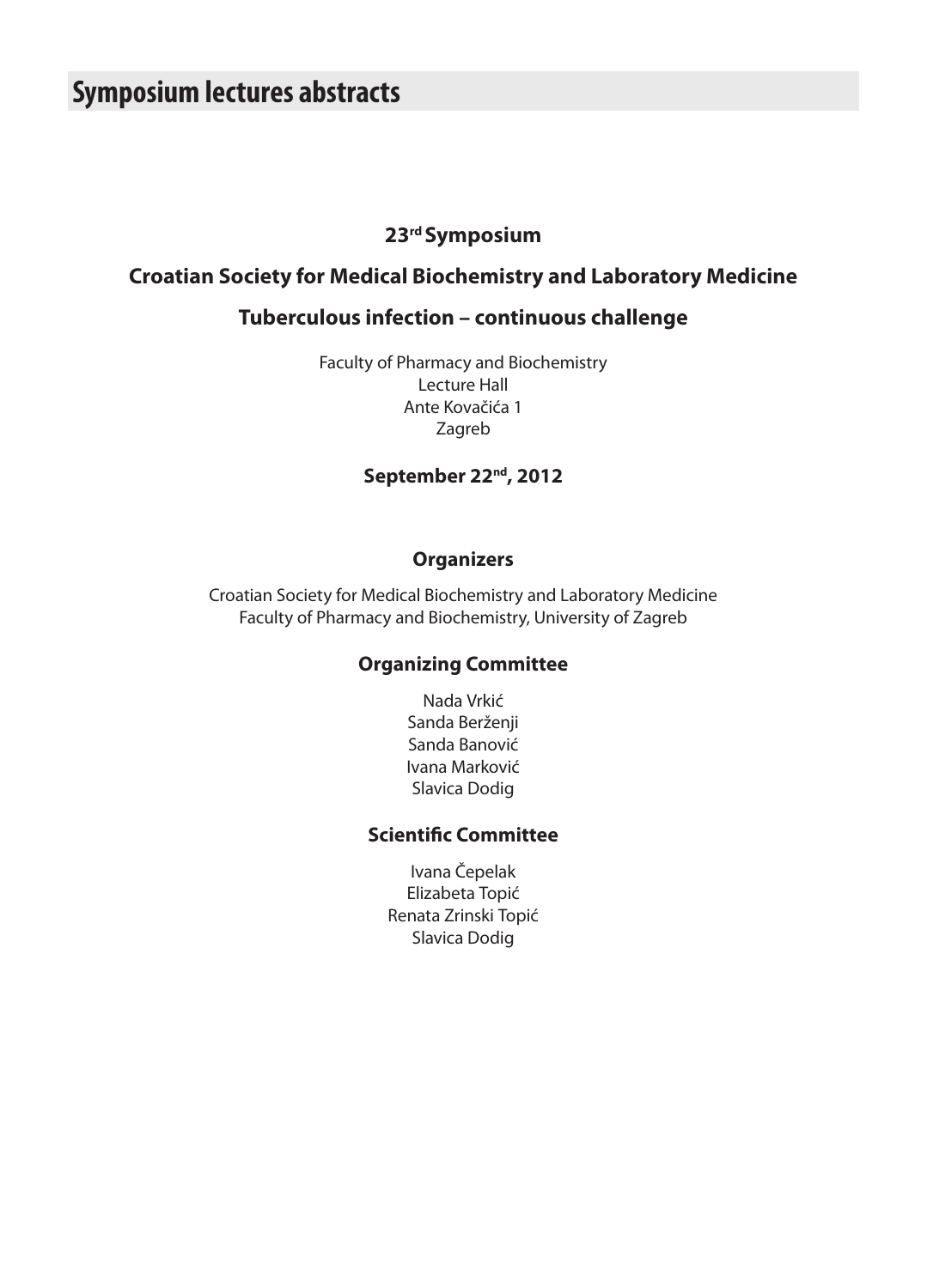## **What medical biochemist should know about tuberculosis infection?**

Slavica Dodig

Department for Clinical Laboratory Diagnosis, Srebrnjak Children's Hospital, Zagreb, Croatia

Immune response to *M. tuberculosis* is a classic example of the cell-mediated immunity. After uptake of *M. tuberculosis* in alveolar macrophages a several scenarios are possible: in healthy subjects *M. tuberculosis* may be destroyed immediately (in this case no adaptive T-cell response is developed). Mycobacteria which escape this destruction will multiply and macrophages will be disrupted. Inflammatory cells, including blood monocytes are attracted to the lung. Monocytes will differentiate into macrophages and ingest (not destroy) mycobacteria, so mycobacteria may multiply logarithmmically. Within 2 fo 6 weeks, T- cell-mediated immunity develops, i.e. antigen-specific T-lymphocytes arrive, proliferate, and activate macrophages (resulting in granuloma formation) to kill the intracellular mycobacteria. Subsequently, central necrosis inhibits extracellular growth of *M. tuberculosis*. In 90% of people infection may become dormant, and 10% of people may develop tuberculosis (TB). Protective anti-mycobacterial immunity involves many T-lymphocytes activating the macrophages and their microbicidal functions. Their activation requires the release of numerous cytokines, such as IL-12, IL-10, interferon-gamma (IFN-γ) or tumour necrosis factor alpha (TNF-α).

Young children and elderly persons have the highest risk of development TB, since they have relatively weak immune defences, because of immature system (children) or age-related immune disfunction (elderly people). Persons with impaired immunity due to HIV infection or patients who must receive anti-TNF-α medication are at high risk of TB development.

Microbiologic techniques (eg. finding of M. tuberculosis in culture) enable detection M. tuberculosis in biological specimens, and biochemical methods (eg. ex vivo determination of IFN-γ) enable detection tuberculosis infection even in latent stage.

# **Tuberculosis and anti-cytokine therapy**

Branimir Anić, Mislav Cerovec

Division of Clinical Immunology and Rheumatology, Department of Internal Medicine, University of Zagreb School of Medicine, Clinical Hospital Center Zagreb

Patients with rheumatoid arthritis, RA, have greater rates of infections comparing with general population. Most common infections are respiratory tract infections and also skin and soft tissue infections. Treatment guidelines imply decisive and aggressive immunosupressive treatment early in the course of the disease, just after the diagnosis of RA is established. The introduction of biological drugs has increased the risk of tuberculosis, especially in the case with the use of drugs that inhibit tumor necrosis factor alpha, TNF-α.

TNF-α, especially transmembrane TNF-α, plays an important role in innate immunity and immune defense focused on *Mycobacterium tuberculosis*. The mechanisms that are inhibited by using anti-TNF-α drugs are important for maintaining the latent phase of tuberculosis (LTBI - latent tuberculosis infection). The key role of TNF-α in the defense against tuberculosis has been showed in the experiments with knock-out mice which showed that the cytokine TNF-α is necessary for granuloma formation and its maintenance, and that it have equally important role in the macrophages activation. Excessive inhibition of TNF-α leads to exacerbation of TB.

The importance of careful screening of patients for tuberculosis before the introduction of biological drugs in to the treatment of inflammatory rheumatic diseases was also recognized by the Croatian Society for Rheumatology and the Croatian Respiratory Society, so the joint guidelines for the diagnosis of latent tuberculosis in vaccinated patients before the introduction of anti-TNF-α therapy were adopted. Early introduction and application of these guidelines results in a low occurrence of tuberculosis in Croatian patients on biological therapies.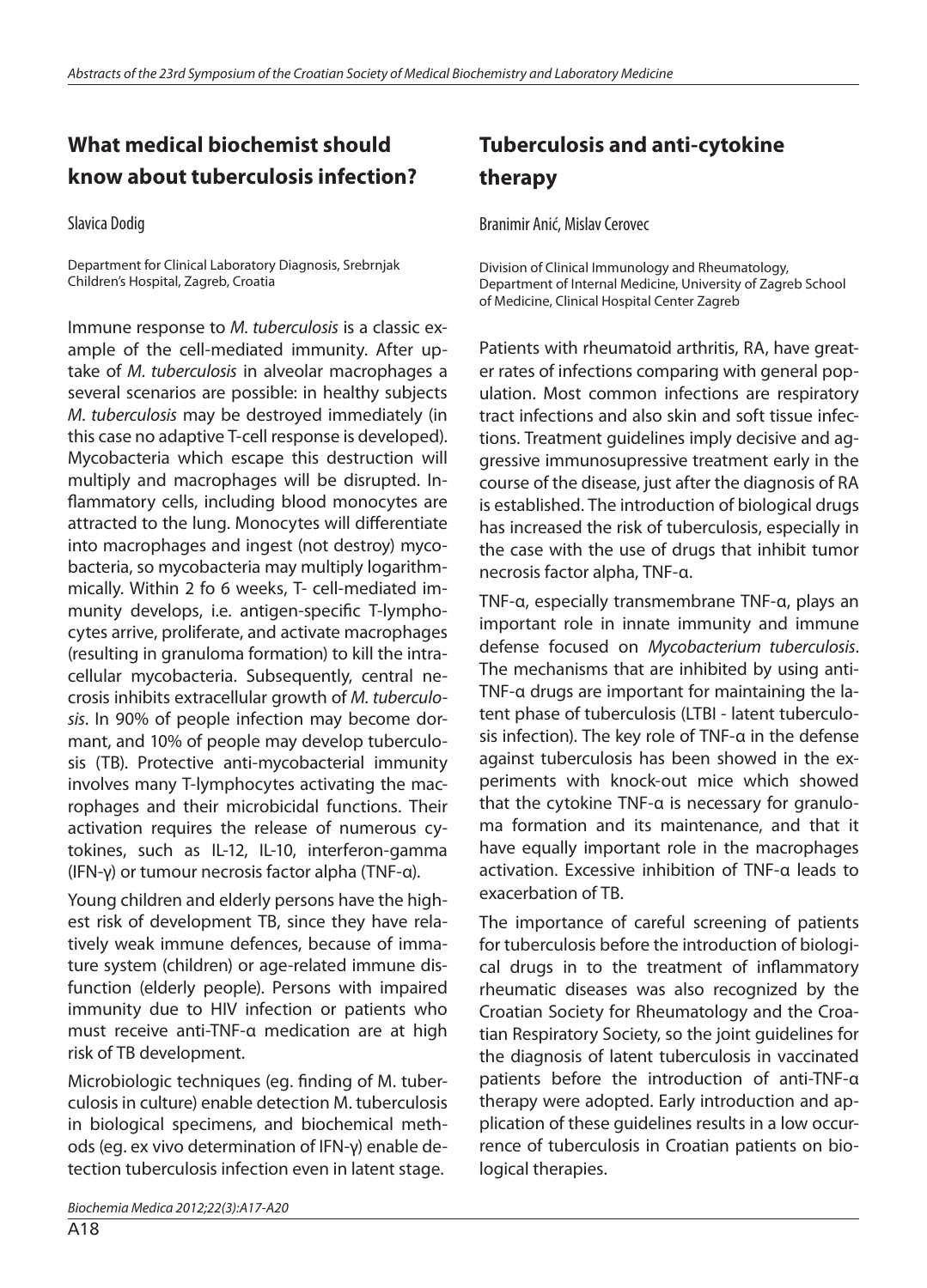## **Tuberculosis in HIV infected patients**

Josip Begovac

University Hospital for Infectious Disease, University of Zagreb School of Medicine

Because of the high burden of disease in developed countries, *Mycobacterium tuberculosis* infection is the most common opportunistic disease in HIV infected patients. In Croatia, tuberculosis is the second most common opportunistic infection diagnosed in HIV infected individuals. Despite recent advances, the diagnosis of tuberculosis is still challenging and empiric antituberculosis therapy is still necessary, particularly in resource limited settings.

A diagnostic algorithm including assessment of symptoms (fever, cough, and night sweats), chest radiography, sputum smear examination and CD4 cell counts determination can be used to reliable exclude the diagnosis of tuberculosis in HIV infected patients. In smear negative specimens new diagnostic tools such as Xpert MTB/RIF can improve the diagnostic yield. In the early stages of HIV-infection the clinical symptoms of tuberculosis are similar to those in HIV-negative patients. Extrapulmonary tuberculosis occurs predominantly in patients with CD4+ cells below 200/ mm3, most commonly affecting the cervical lymph nodes. Other extrapulmonary manifestations include tuberculosis meningitis, miliary or disseminated tuberculosis, however, any organ system can be involved.

Simultaneous antiretroviral and antituberculosis therapy is challenging because of the associated mortality of tuberculosis in severe immunodeficiency, the so called immune reconstruction syndrome and drug interactions. Treatment of tuberculosis has a priority. However, several studies found that the earlier antiretroviral treatment in patients with tuberculosis, particularly in patients with less than 50 CD4+ cells/mm3 or less than 200 CD4+ cells is associated with less mortality. Hence it is recommended to start antiretroviral therapy within two-weeks of antituberculosis therapy in patients with 50-100 CD4+ cells/mm3.

# **Laboratory diagnosis of latent tuberculosis infection**

Renata Zrinski Topić

Department of Clinical Laboratory Diagnosis, Srebrnjak Children's Hospital, Zagreb, Croatia

Laboratory diagnosis of latent tuberculosis infection (LTBI) is based on the measurement of the host immune response against *Mycobacterium (M.) tuberculosis*. The blood test determining interferongamma (IFN-γ) released from effector T-lymphocytes (interferon-gamma release assay, IGRA) upon stimulation with M. tuberculosis specific peptides.

The differences between two commercially available IGRAs are the type of sample (whole peripheral blood or purified peripheral blood mononuclear cells), the number of specific antigens for ex vivo stimulation and the method for detection of IFN-γ production (the enzyme-linked immunosorbent assay determines IFN-γ concentration and the enzyme-linked immunosorbent spot determines the percentage IFN-γ releasing lymphocyte).

The high specificity (about 99%) and sensitivity (65-95%) of IGRAs supports the use of IGRAs in the diagnosis of LTBI in risk individuals but predictive values of IGRAs to predict risk for reactivation of LTBI to active tuberculosis are not known at this moment.

The advantage of IGRAs is the possibility of performance quality control. Positive control is used to assess the preanalytical factors as patient's immune status and sample manipulation while negative control offers an insight into the nonspecific IFN-γ level present in the circulation or indicates the presence of interference antibodies in the sample. The unsatisfactory result for control sample is classified as the uninterpretable result of IGRAs. The disadvantage of IGRAs is their inability to distinguish between latent and active tuberculosis infection.

The introduction of IGRAs to routine clinical practice has improved the diagnosis of LTBI but each national tuberculose control program should evaluate IGRAs for their own occasion.